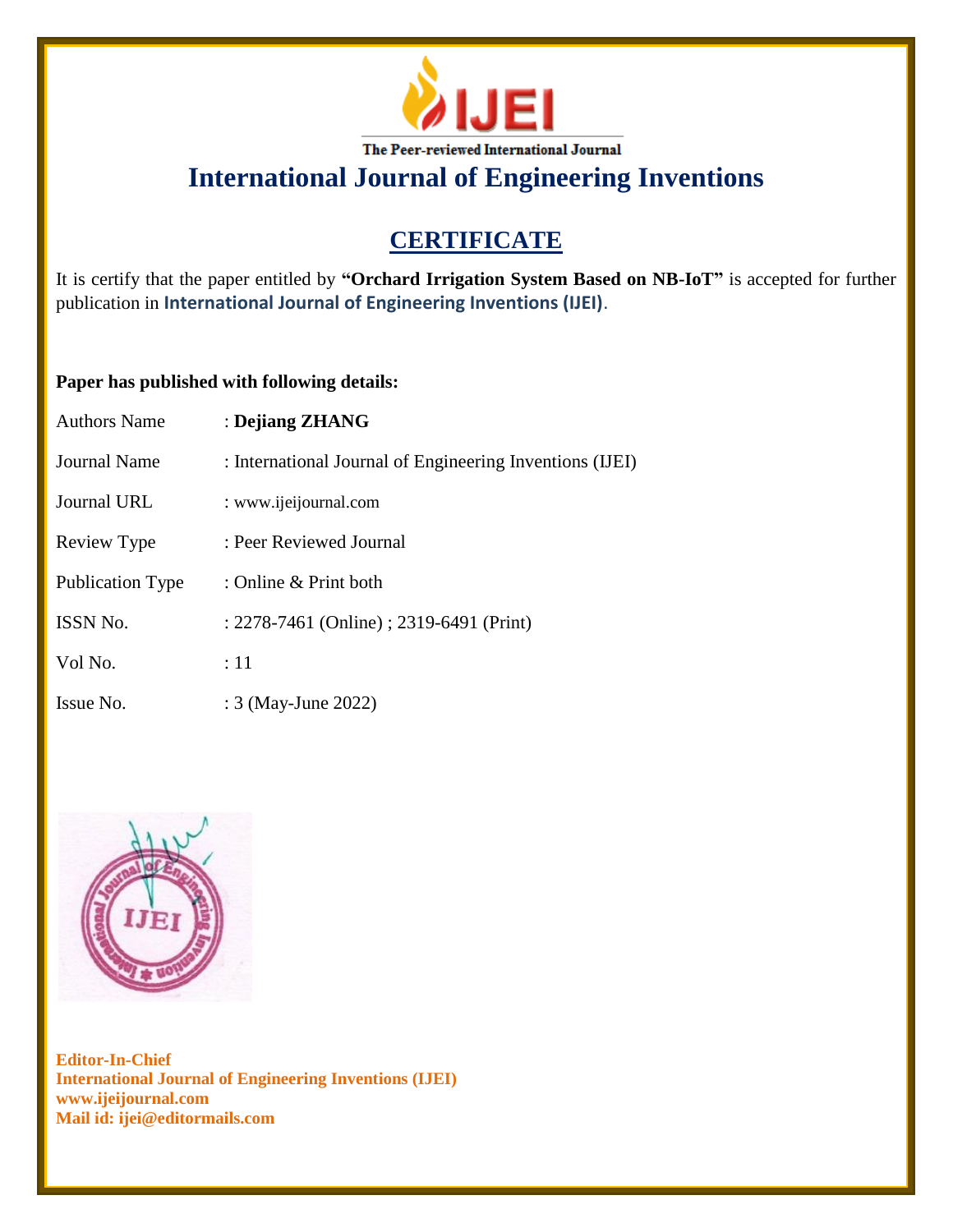

# **CERTIFICATE**

It is certify that the paper entitled by **"Orchard Irrigation System Based on NB-IoT"** is accepted for further publication in **International Journal of Engineering Inventions (IJEI)**.

### **Paper has published with following details:**

| <b>Authors Name</b> | : Ying $ZHANG$                                           |
|---------------------|----------------------------------------------------------|
| <b>Journal Name</b> | : International Journal of Engineering Inventions (IJEI) |
| Journal URL         | : www.ijeijournal.com                                    |
| Review Type         | : Peer Reviewed Journal                                  |
| Publication Type    | : Online & Print both                                    |
| ISSN No.            | : 2278-7461 (Online) ; 2319-6491 (Print)                 |
| Vol No.             | :11                                                      |
| Issue No.           | : 3 (May-June 2022)                                      |

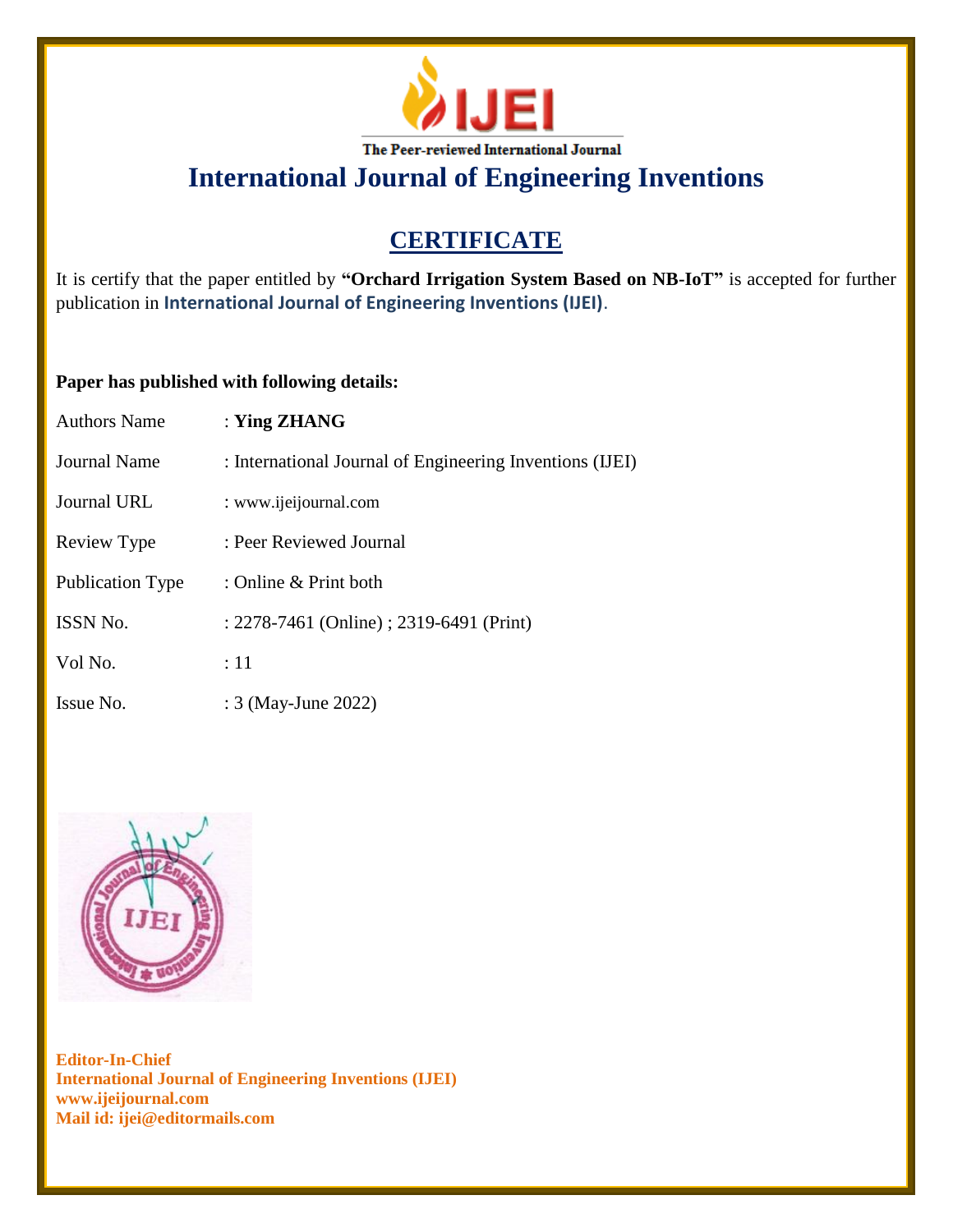

# **CERTIFICATE**

It is certify that the paper entitled by **"Orchard Irrigation System Based on NB-IoT"** is accepted for further publication in **International Journal of Engineering Inventions (IJEI)**.

### **Paper has published with following details:**

| <b>Authors Name</b> | : Chen $ZHAO$                                            |
|---------------------|----------------------------------------------------------|
| <b>Journal Name</b> | : International Journal of Engineering Inventions (IJEI) |
| Journal URL         | : www.ijeijournal.com                                    |
| Review Type         | : Peer Reviewed Journal                                  |
| Publication Type    | : Online & Print both                                    |
| ISSN No.            | : 2278-7461 (Online) ; 2319-6491 (Print)                 |
| Vol No.             | :11                                                      |
| Issue No.           | : 3 (May-June 2022)                                      |

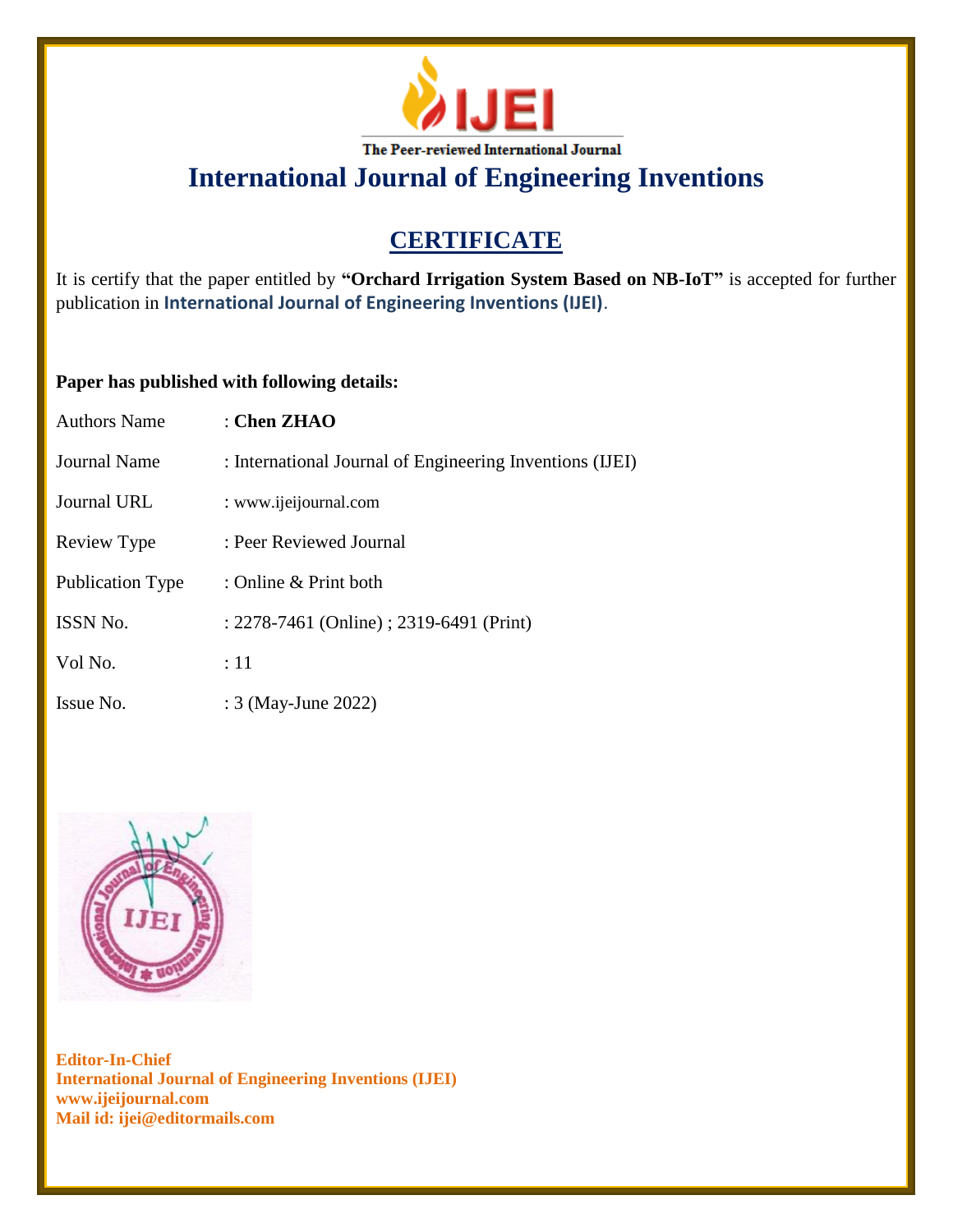

# **CERTIFICATE**

It is certify that the paper entitled by **"Orchard Irrigation System Based on NB-IoT"** is accepted for further publication in **International Journal of Engineering Inventions (IJEI)**.

### **Paper has published with following details:**

| <b>Authors Name</b>     | : $\mathbf{Xing} \mathbf{LI}$                            |
|-------------------------|----------------------------------------------------------|
| <b>Journal Name</b>     | : International Journal of Engineering Inventions (IJEI) |
| Journal URL             | : www.ijeijournal.com                                    |
| Review Type             | : Peer Reviewed Journal                                  |
| <b>Publication Type</b> | : Online & Print both                                    |
| ISSN No.                | : 2278-7461 (Online) ; 2319-6491 (Print)                 |
| Vol No.                 | :11                                                      |
| Issue No.               | : 3 (May-June 2022)                                      |